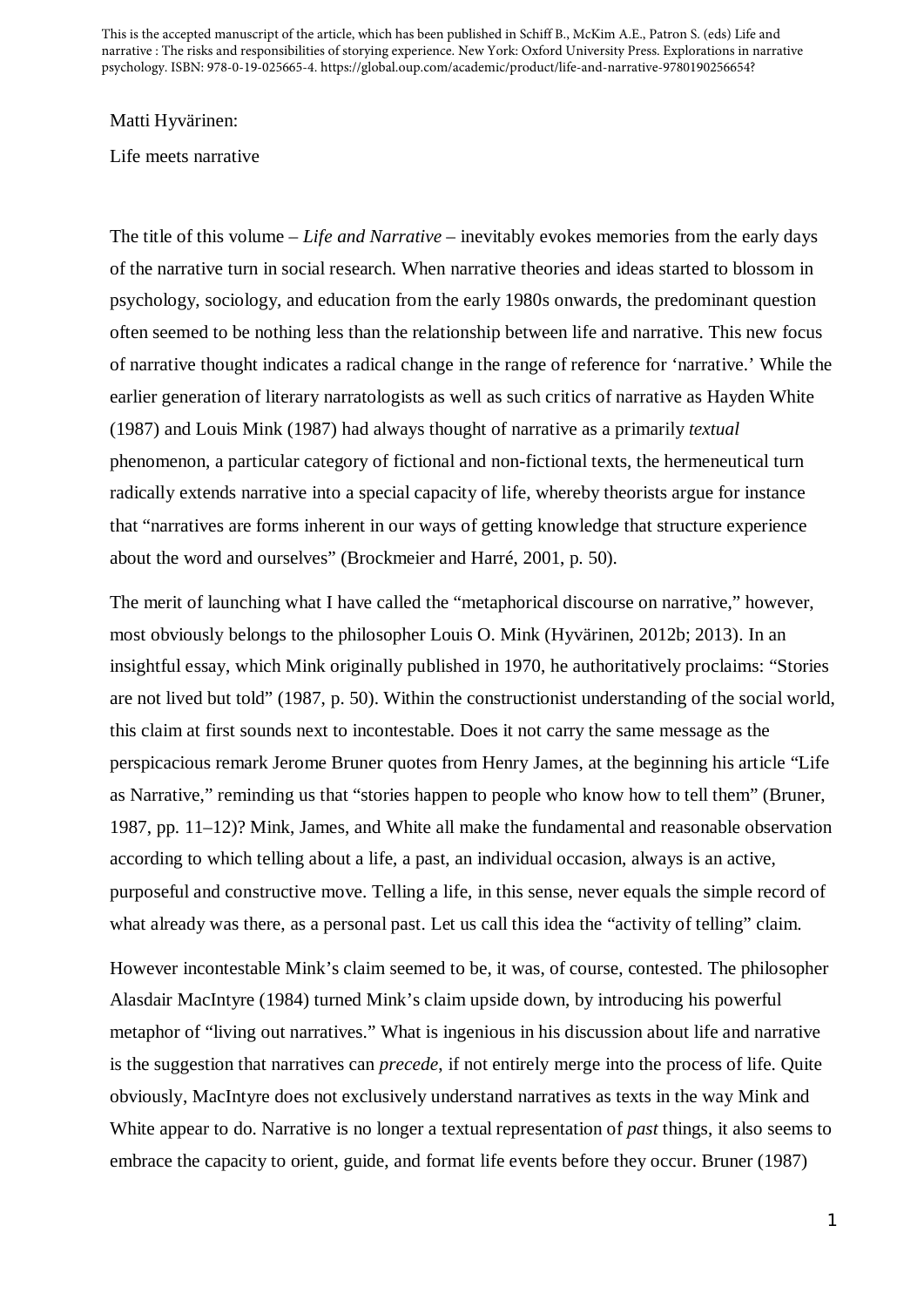later discusses these orienting powers of narrative, suggesting that the narratives people tell about their lives entail the remarkable capacity to gain mental control over the direction of one's future life (Hyvärinen, 2008).

MacIntyre's extension of the meaning of narrative comes, however, at a price. Many years later and in an entirely different context, the narratologists James Phelan (2005a) coined the incisive term "narrative imperialism." In his conservative Aristotelianism, MacIntyre was not a keen advocate of individual multi-layeredness and diversity. Instead, he resorted to a kind of authoritative we-language which later became popular in several narrative discussions. Let me take just one example: "Thus the narratives which *we live out* have an unpredictable and a partially teleological character" (p. 216, italics added). I consider this to be an obvious case of blatant narrative imperialism. I have never understood what the reference of this above mentioned narrative could be, at least in my own life. I do not have such a narrative anywhere around, and I do not know what kind of mental and practical processes would constitute such a "living out." Nevertheless, I can accept that other individuals, differently oriented in terms of their psychology, family history or spirituality, may have command of the language game of living out narratives, but at least to me it makes no sense at all. Galen Strawson (2004) made a similar remark about the inevitable individual differences, albeit resorting to very dubious binary oppositions in outlining his position.

Arguably MacIntyre also belongs to the fathers of what later was discussed in terms of the big story bias. When narrative refers less and less to a particular storytelling occasion or narrative presentation, as is the case in MacIntyre's theory, it alarmingly begins to resemble a neutral record of the actual life course, the sequence of events in one's life – just in the manner that White, Mink, and James have all, in their own ways, shown as being problematic. As MacIntyre (1984) has it, "[t]o be the subject of a narrative that runs from one's birth to one's death is […] to be accountable for the actions and experiences which compose a narratable life" (p. 217). While the later small story researchers, such as Alexandra Georgakopoulou (2007), emphasize the study of the *actual*, numberless, and partly contradictory daily stories, MacIntyre builds a veritable narrative iron cage comprising one life and one single narrative. Yet "[t]here is no single story which exhausts narrative identity," as Arnulf Depperman (2013, p. 1) has it.

Jerome Bruner, also in this volume, ingeniously connects narratives and "troubles." The troubles of life invite and make relevant the generation of narrative accounts – or narrative repairs, to use Hilde Lindemann Nelson's (2001) term. But do I already always know my next trouble? Do I not have more than one trouble? When I tell, do I always reflect the same trouble or set of troubles,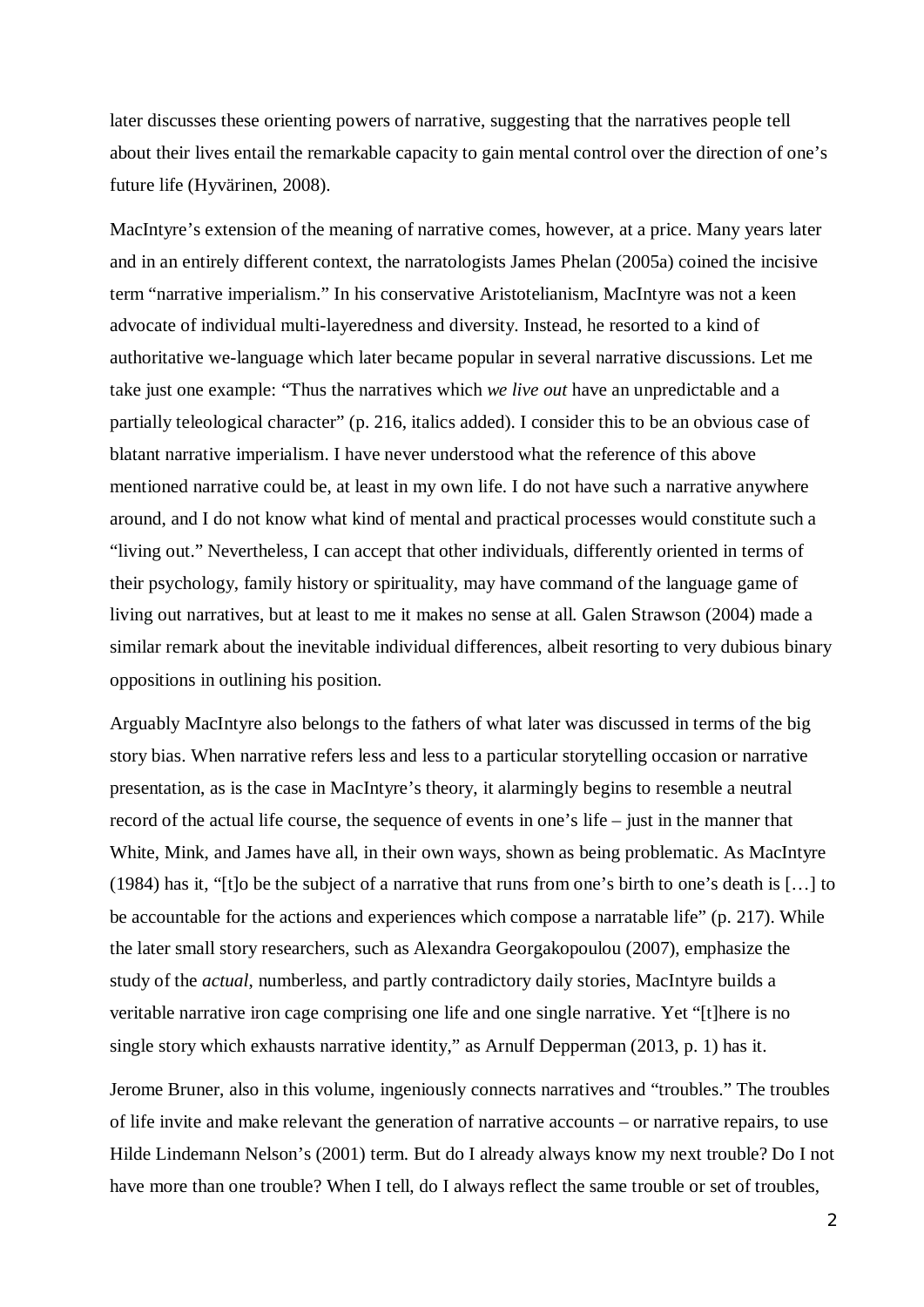irrespective of the time, context, and audience? I am afraid most of us could easily name a great number of troubles, big and small, but without still being quite able to anticipate what the next relevant troubles just around the corner will be, and what kind of narratives they will summon in the future. Be that as it may, personally I do not see much use for this Grand, epic narrative running from my all too distant birth to the forthcoming death. It is a narrative I can neither tell nor listen to, and when told by others, I may only have the place of the trouble in the story. At this point, I seem to take a slightly different position than Paul Ricoeur (1991) and Mark Freeman (this volume), for the reason that I am not fully convinced about the aptness of the idea of life being "in quest of narrative." The *quest* embodies all too much of heroic epics and romance for my understanding of life. Even here, I prefer the plurality of life narratives, perspectives to a life, or good stories in Bruner's sense, that I possibly am able to compose in the course of my life. Instead of searching for a solution either from utterly big or very small stories, at this point I tend to be in favor of alternative, *medium* size narratives.

Of course, the metaphoric discourse about life and narrative extends much beyond MacIntyre's influential work. Walter Fisher's (1987, p. xiii) idea of humans as "homo narrans," Bruner's (1987) "Life as Narrative," Theodor Sarbin's (1986) narrative as the "root metaphor" for psychology, Rosenwald and Ochberg's (1992) "storied lives," and Vilma Hänninen's (2004) "inner narrative" are just a few examples of this discourse. According to Marya Schechtman (1996, 2007), narrative identity equals "having a narrative." The philosopher Hannah Arendt seemed to think that life itself is a story (see Kristeva, 2001; Livholts & Tamboukou, 2015). The essential point to make now is that there is absolutely nothing wrong, as such, with inventing metaphoric uses of narrative. Metaphor is an invaluable tool for invention and the suggested metaphors typically assisted in re-thinking, changing, and radicalizing the prevailing understandings of human life.

Kenneth Burke (1969, pp. 59–61) used the helpful term "representative anecdote" for the source fields of scholarly concepts of action and motivation. The psychological experiment, for him, was all too selective and narrow a setting to generate adequate terminology about human action, which inspired him to suggest "drama" as a replacement. What happened during the 1980s might correspondingly be characterized in terms of taking "narrative" as the representative anecdote for human psychology and action. The only serious limitation of metaphor is that it offers a perspective from one well-known, often bodily, phenomenon to the other, abstract, vague or difficult phenomenon. In the metaphoric discourse, narrative becomes the already-known, routinely understood term that helps us to see human life, psychology, and individual identities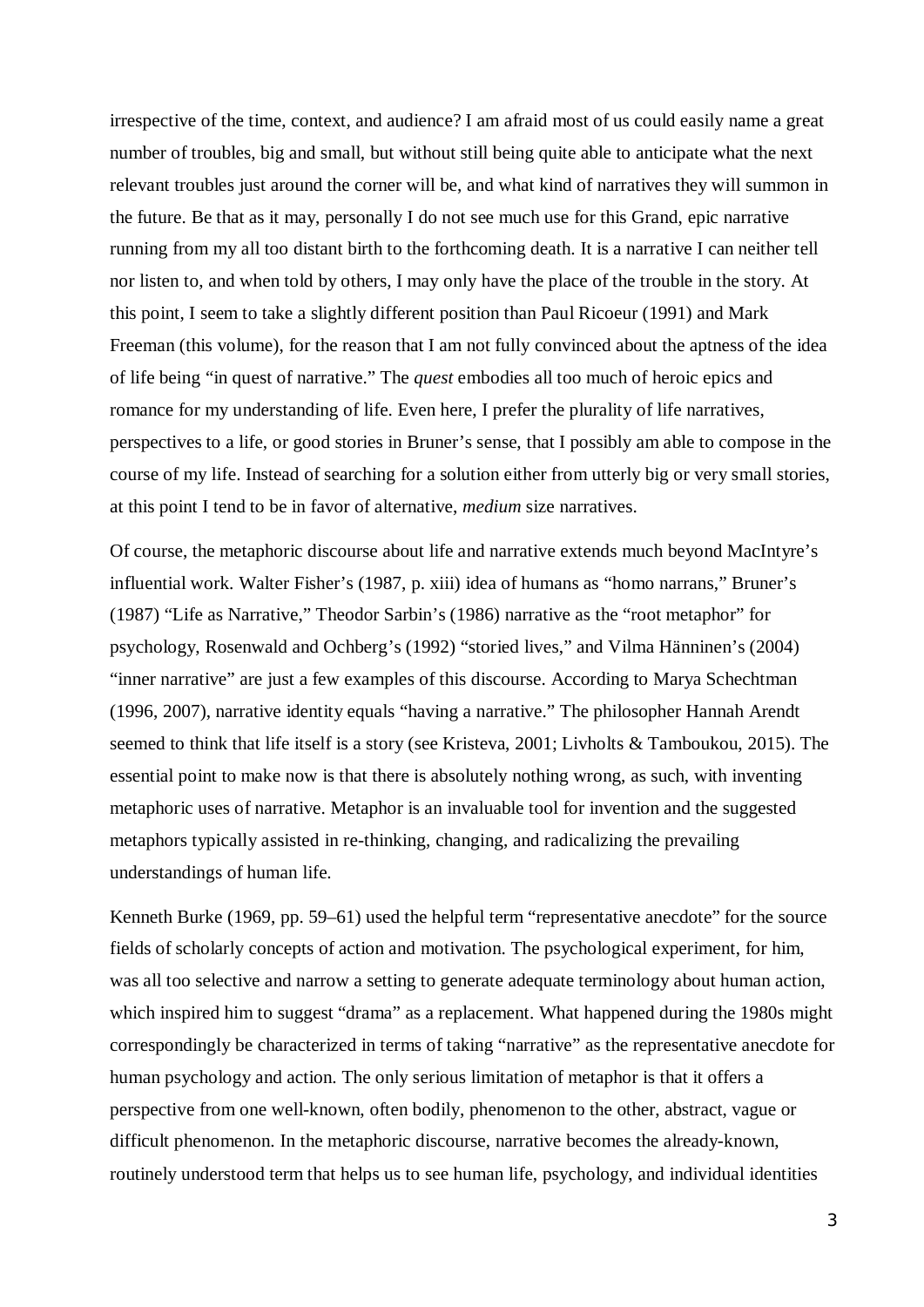more sharply. When it comes to merging narrative and life entirely together, I am afraid, the merits of metaphor will evaporate by the same token. A more practical problem with the metaphoric discourse may concern its distance to the actual study of narratives, and its (in)capacity to inspire and inform the proper study of narratives.

Indeed, do we already know narrative? If the answer is positive or hesitating, I warmly recommend Pekka Tammi's hilarious and ironic article "Against Narrative ("A Boring Story")," wherein the literary theorist airs his desperation at "stretching the notion disproportionally" (Tammi, 2006, p. 25). Catherine Kohler Riessman (2008), an expert from the side of narrative sociology, uses no milder term than "the tyranny of narrative," and reminds her readers that "[a]ll talk and text is not narrative"; and "[s]torytelling is only one form of oral communication." No wonder then that Riessman belongs to the very few social scientists who have insisted upon defining what they mean by 'narrative' (pp. 3–7).

## Back to the 1980s?

The volume at hand suggests, with good reason, that the enhanced conversation between narrative theorists in social research and literary narratology can enrich both sides in important ways. Considering this idea, we can again look back at the narrative scene of the 1980s. In the formative years of the narrative turn, such influential authors as Bruner (1986), Donald Polkinghorne (1988), and Kenneth and Mary Gergen (1986) all exhibited serious efforts to translate and convey to social research what they understood to be the essentials of literary narratology. The prime theoretical example for such intellectual journeys most apparently was Paul Ricoeur (1984–1988) and his massive trilogy *Time and Narrative*. The particular and admirable feature in Ricoeur's philosophical genre indeed was this necessity of taking "detours" as he never confined himself to theorizing narrative merely within the perspective of his own philosophical tradition but insisted on taking detours through historiographical and narratological discourses as well. Ricoeur if anyone was the genuine predecessor of interdisciplinary narrative theory, yet even he, in spite of the remarkable scale of his project, never included the sociolinguistic theories of everyday storytelling, contributing thus to the big story bias.

Nevertheless, this transdisciplinary climate was soon lost. When the sheer volume of social and psychological research of narrative started to grow rapidly, and the need for legitimating narrative inquiry consequently abated, this early days' interdisciplinary ethos silently vanished. Oftentimes, the open rejection of narratology was argued by claiming that narratology is too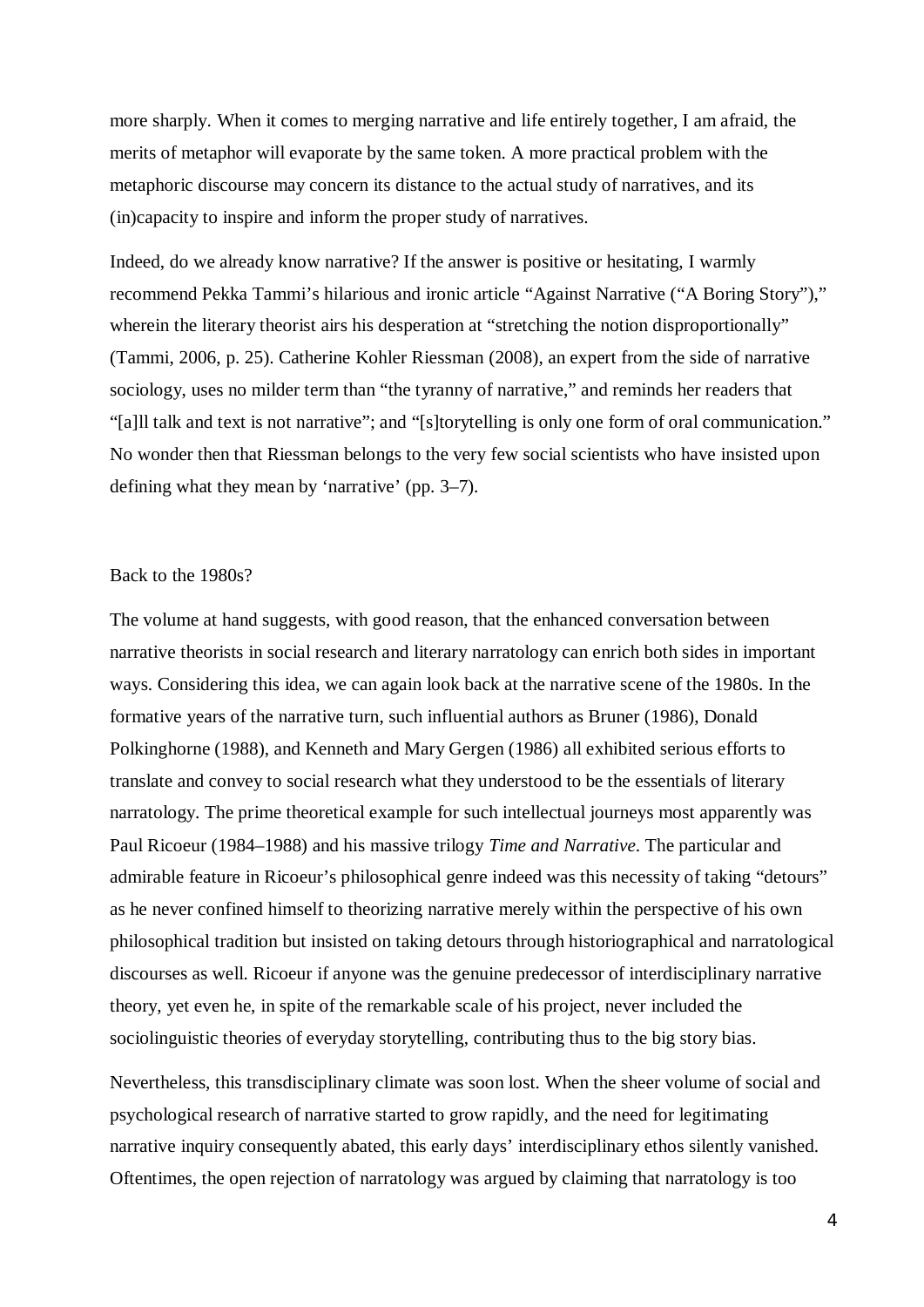exclusively interested in the *forms* of narration, whereas we social scientists need to focus primarily on the narrative *contents*. "Narrative content," of course, never emerges separately and in its own right, without the bearing of the form. One source of the misunderstanding may reside in the old structuralist idea of *the* form of narrative; and the consequent search for a universal narrative grammar, inscribed famously in Hayden White's (1987) book title *The Content of the Form*.

Be that as it may, the recurrent appraisal and rejection of narratology was based on what now is called "classical narratology," and not at all on the narratologies that were emerging and gaining momentum in the 1990s (Fludernik, 2005; Alber & Fludernik, 2010). I take only two striking examples to underscore my point. James Phelan, providing some of his nuanced and theoretically intricate tools of analysis in this volume, re-established the position of the rhetorically oriented narratology (e.g., Phelan, 1996, 2005b). Phelan's strategy of defining narrative and narrative occasions as such is a useful point of departure for social analyses of narrative (see his chapter in this volume). When reading his current article and his refined take on narrative forms and expressions, one can hardly come to the conclusion that Phelan forecloses his interpretative work after revealing some structures or "conditions of possibility" for narrative meaning-making. Phelan's persistent emphasis on the *ethics* of narration and narrative analysis as such explodes the continuing preoccupation about narratologists who only study the narrative forms.

The second case worth noting is equally full of astounding irony. Monika Fludernik published her *Towards a 'Natural' Narratology* in 1996. What is especially remarkable in this work, in terms of interdisciplinary narrative theory, is Fludernik's keen attempt at establishing a totally new version of narratology, a version which is based on observations about the regularities of the everyday, 'naturally occurring' oral narratives. This reference to naturally occurring narratives also invites a rejection of the one-sided, classical focus on narratives-as texts, pointing out the necessity to include the necessary *contexts of narration*. The narratologists Phelan, Fludernik, and David Herman (2009) all pay serious attention to the issue of narrative contexts.

Fludernik tried not only to assimilate the whole Labovian heritage (that Ricoeur had previously disregarded) into narratology, she also argued for a certain primacy of these ordinary narratives over the literary forms of narrative. Social scientists were kindly invited to the table of narratology, even provided with an honorary place at the head of the table, yet practically no one bothered to accept the invitation at the time. Fludernik defined narrativity with the help of "experientiality," thus anchoring narratives and narrative theory in understanding human experience, instead of focusing on the mere sequence of events. Hanna Meretoja, in this volume,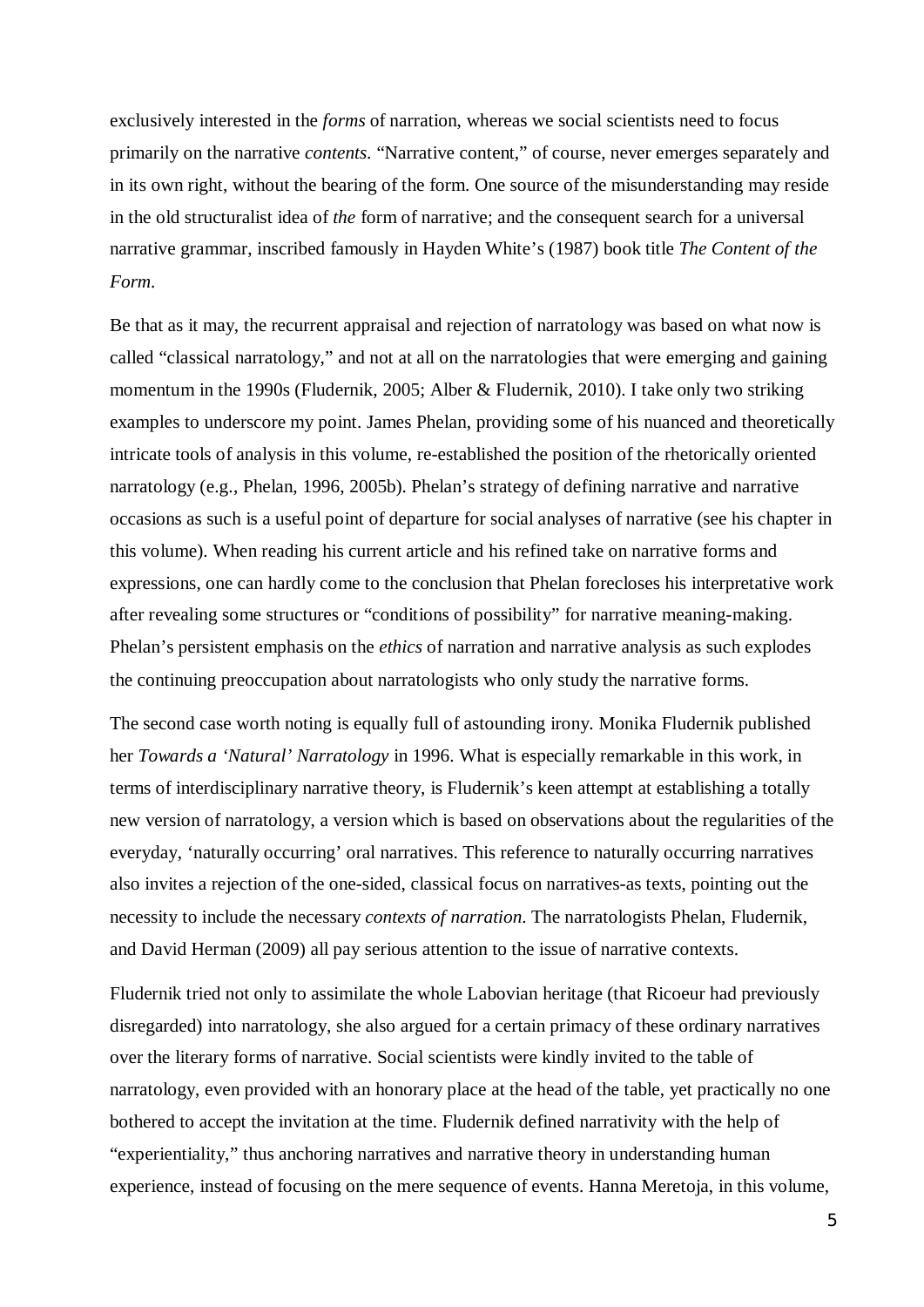similarly theorizes narratives as an effort to capture and reach the experience of the past. Yet, for example *The Handbook of Narrative Inquiry* (Clandinin, 2007) still does not mention Fludernik's work even once.

I wonder if this kind of deep theoretical isolation can have been entirely productive on either side of the divide. However, if it is obvious now that social scientists and psychologists largely ignored contemporary narratology, there still remains the consequent question about how well narratologists recognized the work done in psychology, sociology, or education. Have narratologists exhibited any avid interest in social analyses of narrative? For the most part, the interest used to be both thin and haphazard. Fludernik's pivotal work, as well as the rise of the project of cognitive narratology did finally excite more avid interest on the narratological side. While David Herman's (1999) original proposal for "socionarratology" mainly recognized the work done in sociolinguistics by William Labov, his more recent work has encompassed such authors as Bruner and Michael Bamberg, among others (e.g., Herman, 2002, 2009, 2013). *The Routledge Encyclopedia of Narrative Theory* (Herman, Jahn & Ryan 2005) already offers entries on narrative psychology, sociolinguistics, health and sociology. All in all, it seems to me that narratologists have recently been more eager to cross the disciplinary borders than social scientists.

The realization of the merits of theoretical and interpretative exchange across disciplinary borders should not, however, lead to unfounded interdisciplinary zeal or rejection of one's own disciplinary particularities. As regards to the ongoing debate between the "separatist" and "unified" theories, most explicitly discussed by Lars-Åke Skalin in this volume, the interdisciplinary interest should not determine any definite position. The intensive debate between "natural" and "unnatural" narratologies has continued over the last years in different fora (see Alber, Nielsen & Richardson, 2012, 2013; Alber, Iversen, Nielsen & Richardson, 2013; Iversen 2013; Fludernik, 2012; Herman, 2011). It has been a debate that obviously has been confusing enough from the perspective of social research of narrative, the separatist and advocates of "unnatural" narratology claiming that the study of (experimental) fiction needs different theories and methodologies than the study of everyday, naturally-occurring stories.

Instead of now taking a strong position for or against a unitary theory, or against or for a separatist theory, one could simply wait and see which kind of results these alternatives are able to produce, and more precisely, what are the problems that the unified theory is better at solving, and conversely, on which issues the separatist position generates more nuanced results. In other words, I suggest understanding these proposals for unified and separatist, natural and unnatural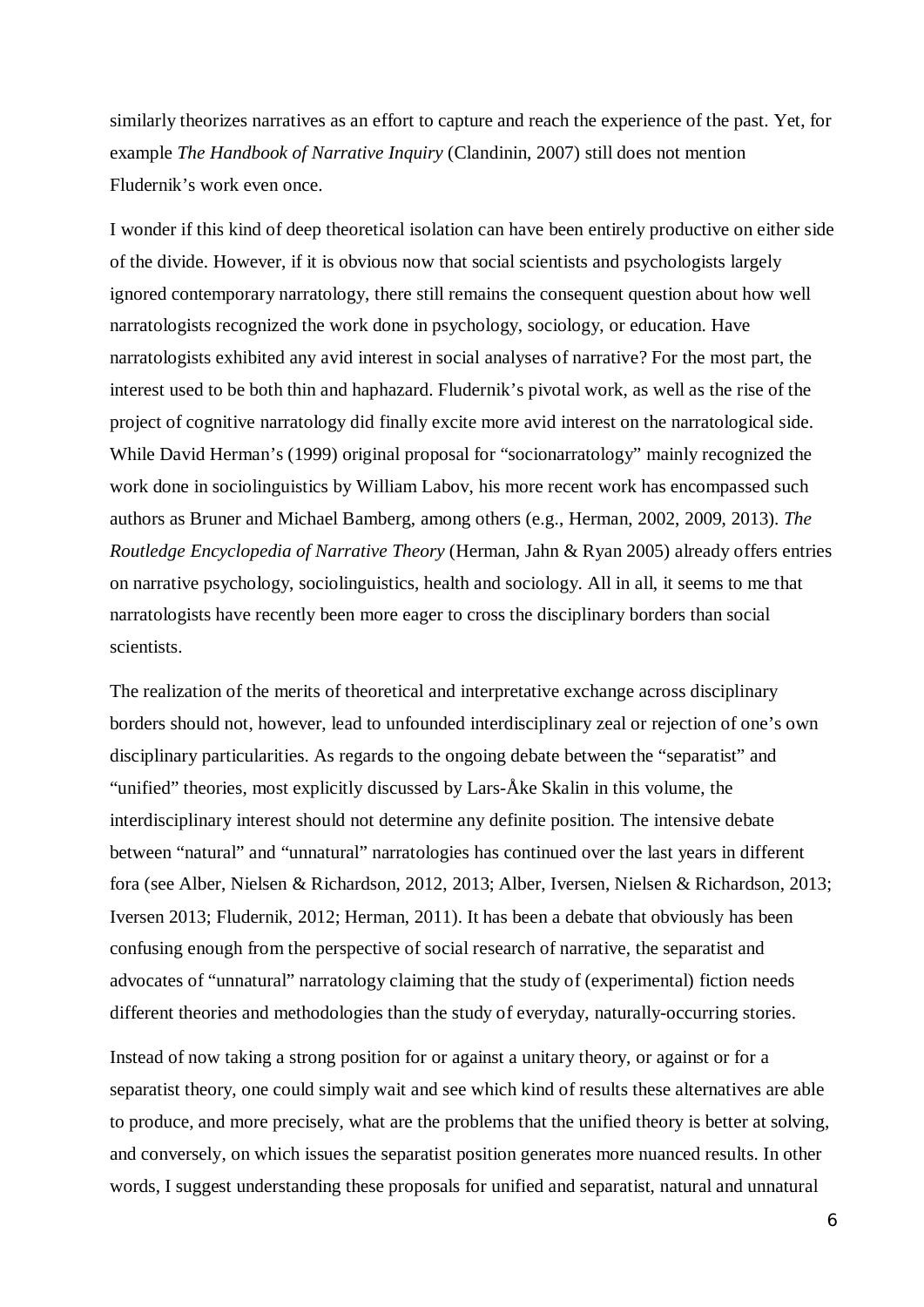narratologies in terms of complementary intellectual and theoretical *moves* rather than as entirely independent or contrasting theoretical projects.

To sum up, we may even have a strong interest in interdisciplinary narrative theory, but there is no need to remain oblivious to the particular and particularized interests that may be relevant in the world of the neighboring discipline. Paul Atkinson (2009) has emphasized the healing power of original disciplines even more strongly, by declaring that "[n]arrative needs to be brought within the disciplinary traditions of sociology, anthropology or discursive psychology. We must reunite narratives with classic work on accounts and accounting devices" (p. 9). Michael Bamberg (forthcoming) similarly notes the need for taking further distance from the textual focus of classical narratology and the metaphorical discourse of narrative.

## Against the narrative camp

Narrative – both narrative writing and research – seems to regularly invoke fierce criticism and movements "against narrative" (Meretoja, 2014, pp. 31–118). I will next visit one recent and one classical case of anti-narrativism. One of the most recent and still debated moves was prompted by the philosopher Galen Strawson in his article "Against Narrativity" (Strawson, 2004, 2007; Hyvärinen, 2012a). There are so many comprehensive discussions on his theses – in this volume, for example, by Mark Freeman – that I will confine myself mostly to his idea of the narrative camp. Strawson uses the term in passing, explaining that "Alasdair MacIntyre is perhaps the *founding figure* in the modern Narrativity camp, and his view is similar to [Charles] Taylor's" (p. 437, italics added). The results from my own study on the history of the narrative turns (Hyvärinen, 2010) were exactly the opposite. Against my own assumptions, the narrative turn literature from the 1990s revealed practically no clear lineages of thought, and a meagre tendency towards a unified canon. The narrative inspirations came from different sources and from different disciplines, giving little space for fixed founding figures.

Nevertheless, the image of "founding figure" perfectly fits as the beginning of a simplified narrative account of the narrative camp. Bruner (1991, p. 5) himself located the paradigm shift in psychology in the collection of articles edited by W.J.T. Mitchell (1981), including such authors as Derrida, Ricoeur, White, and Nelson Goodman. This is not at all such an easy target as the presumed "founding figure" of MacIntyre. Strawson's rhetorical strategy in building his case against narrativity was to suggest a series of binary oppositions and clear-cut camps of thought.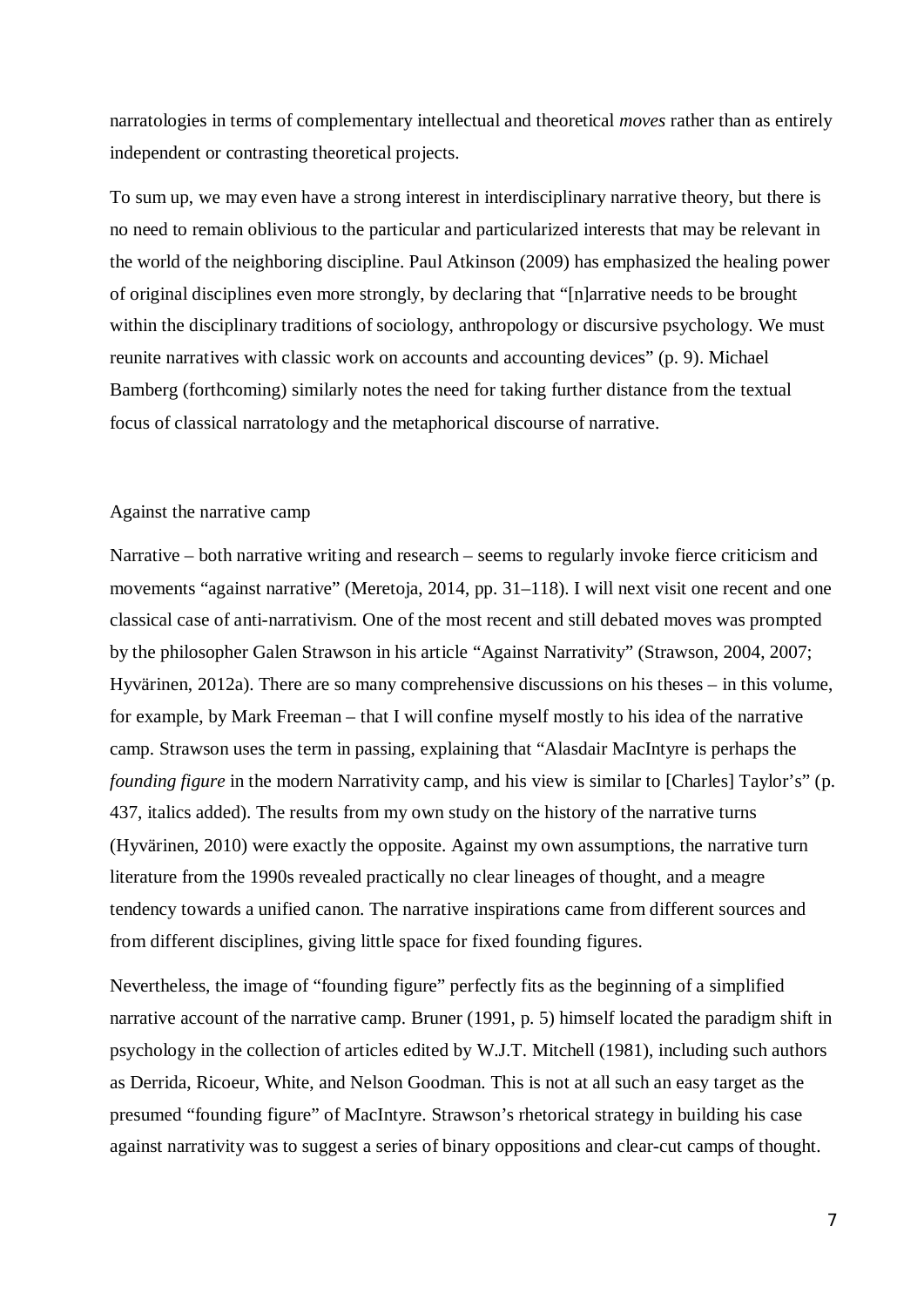It goes without saying that Strawson does not fail to portray Narrativity as the "dominant view in the academy today" (p. 429).

However, what bothers me in the commentaries on Strawson is a kind of practical adoption of the idea of "narrative camp," obvious in the attempts at rebutting every single claim Strawson makes, as if the question really were about the survival of the narrative camp (e.g., Battersby, 2006; Eakin, 2006). To clarify my point, I take one of Strawson's theses and one of its concretizations for closer scrutiny:

There is a widespread agreement that human beings typically see or live or experience their lives as a narrative or story of some sort, or at least a collection of stories. (p. 428)

Rather than being a unifying tenet of the presumed narrative camp, I figure, this thesis is best understood as one important dividing line among narrative scholars. For example, Arendt and MacIntyre, among many others, would accept the idea without too many reservations. Yet, the rejection of the above thesis does not necessarily implicate any devaluation of the role of narrative. My proposal is to pay more careful attention to the narrative vocabulary and the exact idioms of narrative. Narrative and storytelling can well be understood as useful, necessary and profound methods for *understanding* and *communicating* life. Many young people nowadays constantly take selfies and photos of their friends, places, and meals. Yet I wonder how many of these young people would "see their life as a photo" or even "a sample of photos." How about poets who transform their lives experiences into poems? Do they always consider their lives as a poem or at least a stack of poems?

Towards the end of his article, Strawson characterizes the narrative outlook of life:

One must have some sort of relatively large-scale coherence-seeking, unity-seeking, pattern-seeking, or most generally [F] form-finding tendency when it comes to one's apprehension of one's own life… (p. 441)

Strawson himself commits to this "large-scale coherence-seeking, unity-seeking, patternseeking" on the level of fixed psychological categories, which allow for much less variety and space for individuality than life narratives or narrative identities. Strawson's major trick is to refer only to conventional narratives as narratives (p. 439). Narrative as exploration or narrative as a method to investigate one's life are not even thinkable within his model. To put it differently, for Strawson, narratives cannot add complexity, ambiguity or fragility; they are straightforward vehicles of coherence and closure. However, this coherence-seeking is not an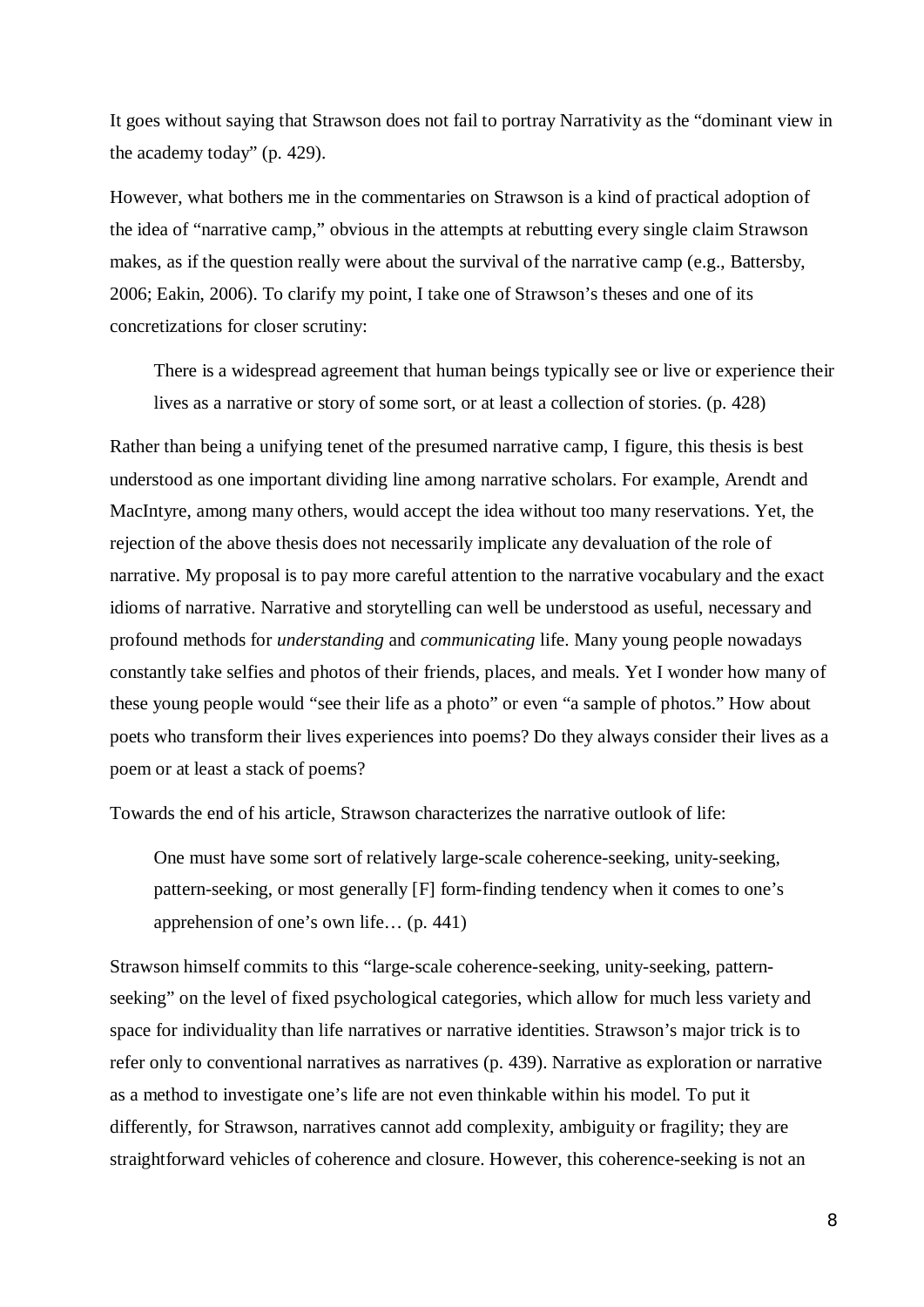issue between the "narrative" and "anti-narrative" camps; this is a matter of debate among the narrative scholars themselves (Hyvärinen et al., 2010). Strawson is perfectly correct in the sense that there has been, at least historically, a great deal of "relatively large-scale coherence-seeking, unity-seeking, pattern-seeking" thought in narrative studies, and equally wrong in thinking that this coherence-seeking wish is the characteristic feature of narrative thought.

It is time then to consciously renounce the whole idea of a narrative camp. The compelling task no longer is to collect ammunition for a presumed narrative camp; it is more sensible to promote more sophisticated research and argumentation, be it narrative or not. Strawson is biased and totally wrong in presenting "narrativity" as the majority line of thought in current academia, yet it is equally untenable to present narrative studies and narrative thought as the eternally emergent and new intellectual movement in need of constant legitimation. We already have plenty of history. This in mind, I suggest two strategic consequences from these observations:

Firstly, it is now a good time for critical re-assessment of the heritage of narrative thought. It is hardly credible or intellectually adequate to keep on collecting and rehearsing the gallery of key narrative quotes that are supposed to legitimate our current ideas as well. Such critical assessments of the tradition as Schiff's (2013; forthcoming) work on narrative psychology are more than welcome.

Secondly, we could possibly learn something from the recent history of narratology. The boost of narrative thought in literary studies has not been piggy-backed on any "narratological camp," but rather on an unbroken debate between competing narratologies. The lack of narrative debates indicates lack of interest in narrative theory. The meager interest in narrative theory, in turn, tends to lead to the often-lamented non-accumulation of narrative studies. If and when the empirical narrative analyses do not comment, reflect, and revise contested narrative theories, it is hardly odd that narrative texts do not build on each other, refer to each other, or revise each other. (Josselsson, 2006)

### Life, narrative, and Sartre

Jean-Paul Sartre has an enduring position in debates on narrative and life. MacIntyre (1984) fiercely attacks him, Freeman (1993) discusses him; Hayden White (1999, pp. 74–76), and Strawson (2004) present him as their anti-narrative hero. Perhaps the most confusing and recurring feature in the discussions about Sartre is the pronounced textualism and the consequent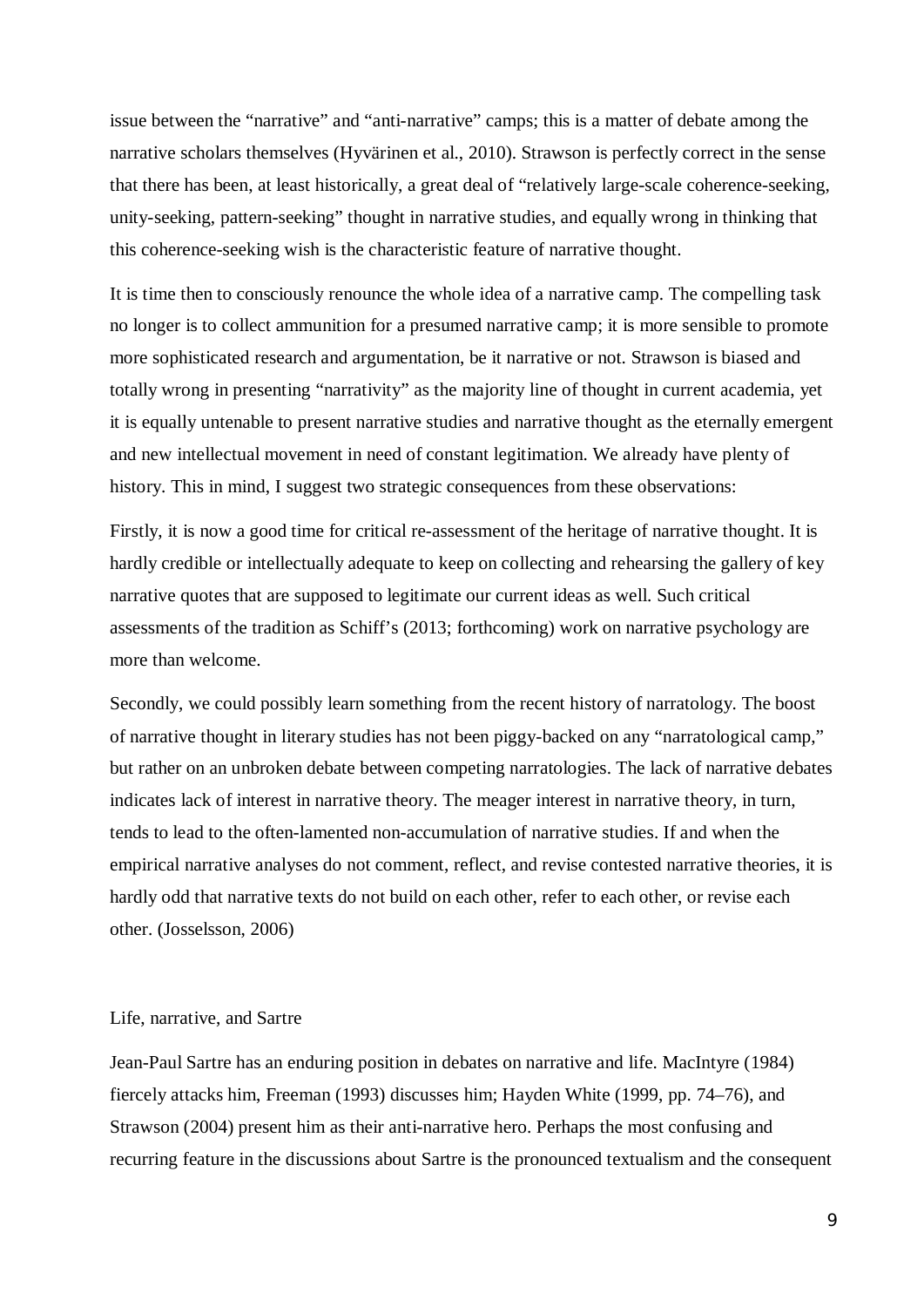absence of proper context. In what follows, I begin with the famous textual excerpts from his *Nausea* (1938/2000) and proceed then to the *narrative context* with a narratological reading, and finally to cultural and biographical contexts. The principal purpose of this reading is to alert the reader of the changed content of the concept of "narrative."

Mr. Roquentin, Sartre's alter ego in *Nausea*, ponders narrative and life in oppositional terms:

This is what I have been thinking: for the most commonplace event to become an adventure, you must – and this is all that is necessary – start *recounting* it. This is what fools people: a man is always a teller of tales, he lives surrounded by his stories and stories of others, he sees everything that happens to him through them; and he tries to live his life as if he were recounting it.

But you have to choose: to live or to recount. (p. 61)

"Sartre" seems to enact above a necessity of choice between "living" and "recounting." How this is possible when "a man is always a teller of tales," still remains a bit unclear. However, the passage "he tries to live his life as if he were recounting it" could almost be a quote from Bruner's "Life as narrative", which equally studies the ways in which the narratives people tell tend to shape the future life as well. But there is more to come:

When you are living, nothing happens. The setting change, people come in and go out, that's all. There are never any beginnings. Days are tracked on to days without rhyme or reason, it is an endless, monotonous addition. (p. 61)

Here we meet an excellent literary trick. The narrator Roquentin has at first framed adventure as something that comes into the picture only in hindsight, while recounting the events. This is not nearly the case, because "adventure" as an attitude can quite obviously both precede and coincide with the action and moments of life, as easily as the nauseous boredom Roquentin exhibits. Nevertheless, Roquentin purifies the elements of excitement out the present moment, while recounting all the same, and frames his own boredom as "the real thing," which does not contain any attitude or literary or narrative embellishment. The literary trick consists in nothing less than cleaning all meaning-making out of the present life, and giving a purely behavioristic account of happenings. Nowhere does "life" exist in this entirely purified form (Brockmeier & Meretoja, 2014, Freeman, 2010). Nevertheless, Roquentin continues by affirming the purified image of life:

That's living. But when you start tell about life, everything changes; only it's a change nobody notices: the proof of that is that people talk about true stories. As if there could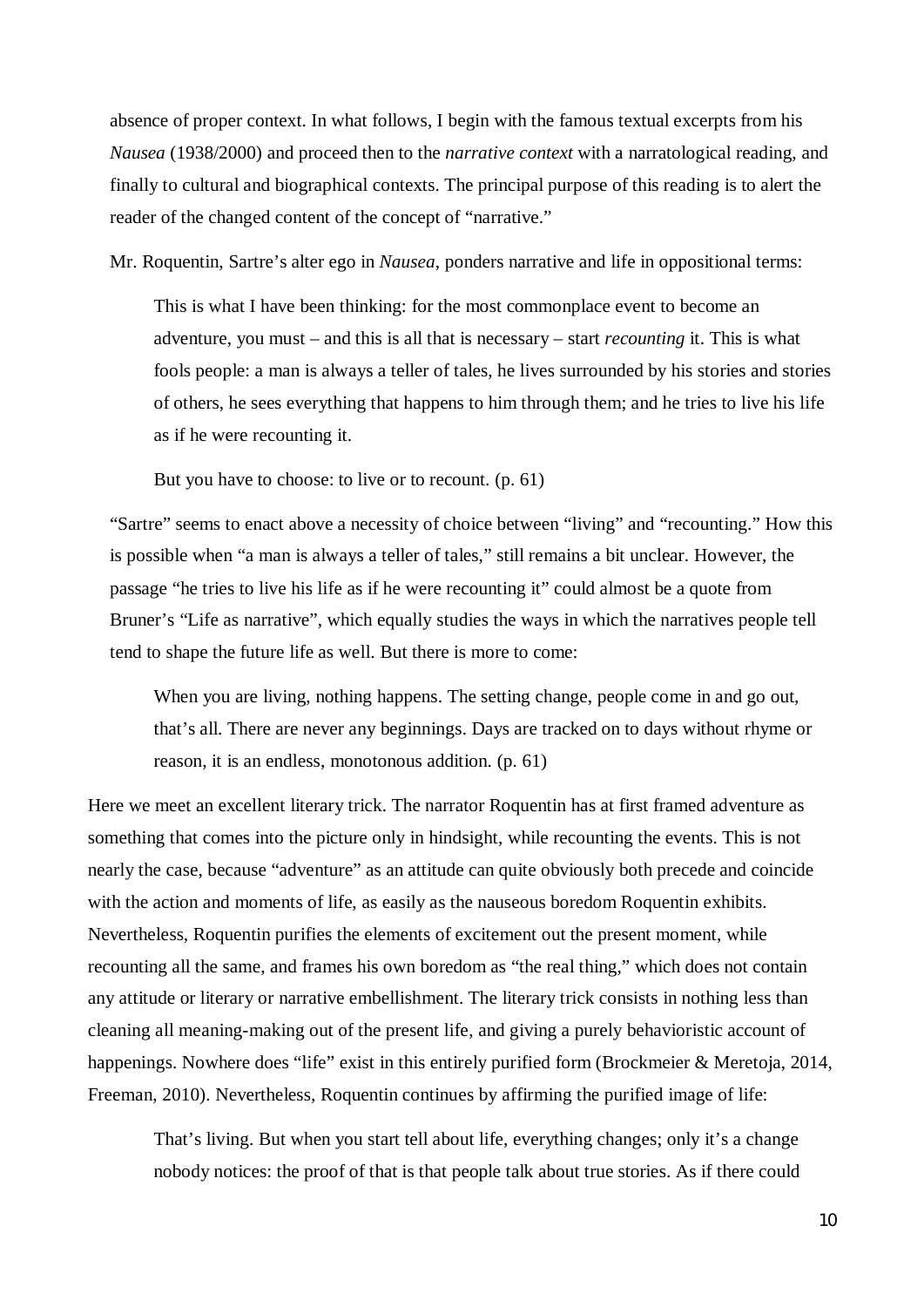possibly be such things as true stories; events take place one way and we recount them the opposite way. (p. 62)

Radical textualists, such as Strawson, take these quotes as "Sartre's" philosophical comments on "narrative." However, we are not discussing here a philosophical essay but a novel. Later on, Sartre makes the confession that he indeed was Roquentin, but this not the whole point. The often quoted words were expressed by Roquentin, the first-person or character narrator of the novel. The first obvious paradox resides here: how is it possible to pronounce a full-scale criticism of narrative within a narrative? Does it not indeed testify of the power of narrativity?

There is even more to it. At the end of the novel, Roquentin sits in a café, listening to the melody of "Some of these days," and the voice of the singing "negress" (2000, pp. 249–253). The feeling of nausea is eventually lifted while listening to the melody, and Roquentin is getting new ideas:

I am going, I feel resolute. I dare not make a decision. If I were sure that I had talent…but I had never, never written anything of that sort; historical articles, yes – if you could call them that. A book. A novel. And there would be people who would read this novel and who would say: 'It was Antoine Roquentin who wrote it…' (p. 252)

The novel ends with these visions of writing a novel, a narrative, and the wish that by writing it, Roquentin "might be able to recall [his] life without repugnance" (p. 252). By challenging all the previous and many times repeated theses, Roquentin thinks:

Perhaps, one day, thinking about this very moment, about this dismal moment at which I am waiting, round-shouldered, for it to be time to get on the train, perhaps I might feel my heart beat faster and to say myself: 'It was on that day, at that moment that it all started.' And I might succeed – in the past, simply in the past – in accepting myself. (p. 252–253)

If the earlier opposition was between life and telling, Roquentin ends up envisioning life, and accepting himself, by distinctively narrative methods. Ironically, this vision of finally encountering the nausea is also based on Roquentin's capacity to recognize a potentially dramatic beginning almost as it was taking place, then positing himself in the narrative future, and finally looking back to this moment of beginning. What Roquentin has accomplished is nothing less than a prospective narrative of overcoming his nausea, a narrative of becoming a novelist.

Reading the whole novel already problematizes the too straightforward interpretations. The author indeed seems both to criticize narrative, to use narrative, and find a narrative solution to a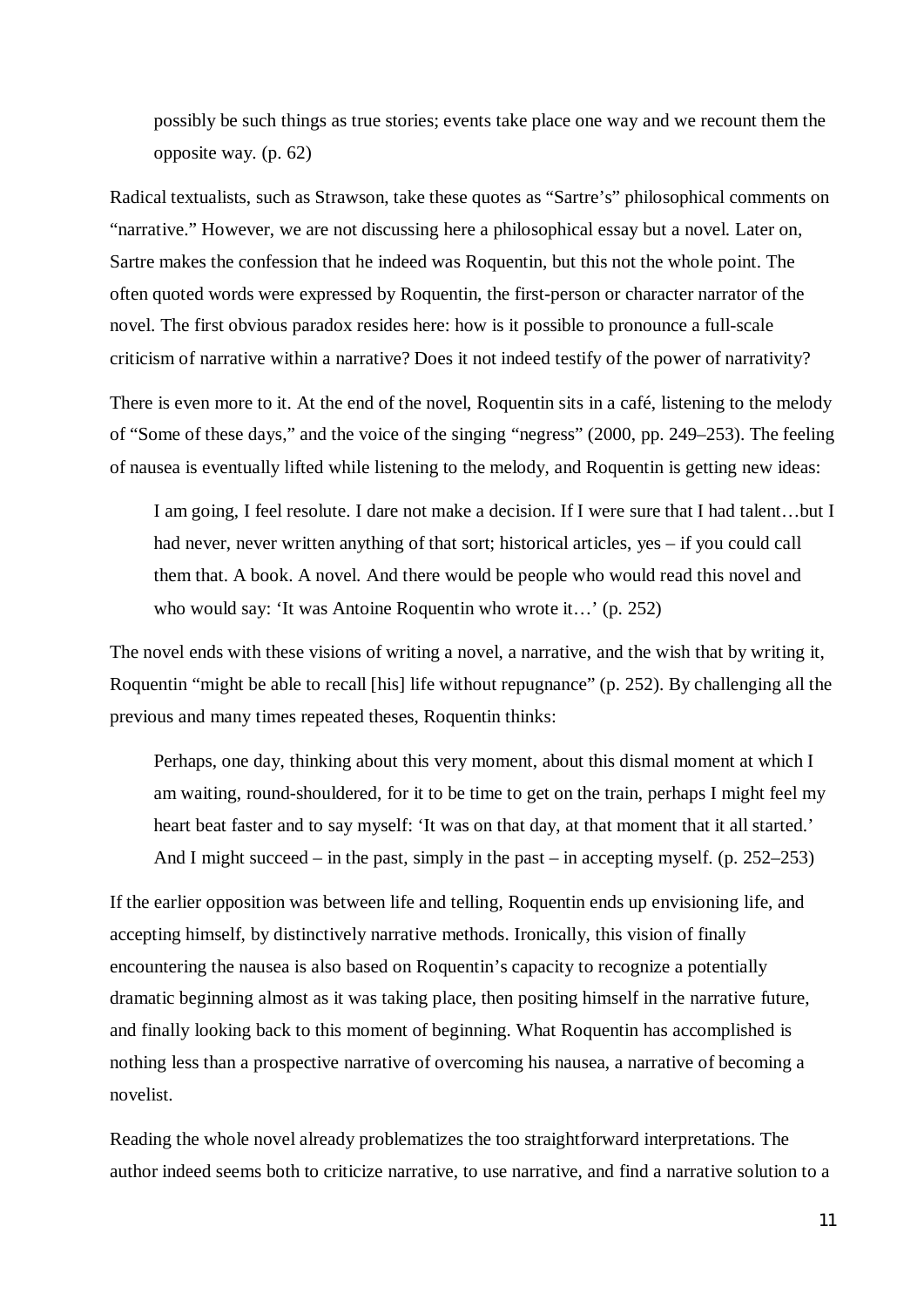vital life problem of nausea. As Meretoja (2014, p. 55) writes, Sartre undeniably "became one of the leading critics of narrativity" in the 1940s and 1950s. For these critics, the past no longer existed in the form of neat, well-formed stories. "The novels of our elders related the event as having taken place in the past," as Sartre comments (quoted by Meretoja, p. 55). Instead of these already-finished stories, Sartre poses the radical openness and insecurity of the existential now. From Sartre and the French *nouveau romancers* to White (1981), there is a constant critical discussion on the expected *tenses* of narrative. *Nausea* is tellingly not written in the French "preterite or the historic tense (*le passé simple*)" (Meretoja, p. 58), as the dominant versions of historiography and novel writing used to be at the time of the publication of *Nausea*, but in the more radical *present tense*. For Sartre, a novel written in the present tense was obviously *not* a narrative. A contemporary and informed reader would not make such categorical decisions based solely on the choice of tense. Students of oral storytelling, for example, know very well that tellers often change from the past to the present tense in the most dramatic and traumatic moments – say, for example, during Norman K Denzin's (1989) epiphanies. In practice, the use of present tense intensifies the narrativity of the accounts.

There still remains the question of "Sartre" within the larger biographical context. In 1964, Sartre publishes his autobiographical work *Les Mots (Words* 1981). "Around 1850, in Alsace, a schoolteacher with more children than he could afford was willing to become a grocer" (p. 5). Now there is no hesitation about the nature of the text; this is a narrative without pretenses. At the end of the book, Sartre returns to the days of Nausea:

At the age of thirty, I executed the masterstroke of writing in *Nausea* – quite sincerely, believe me – about the bitter unjustified existence of my fellowmen and of exonerating my own. I *was* Roquentin; I used him to show, without complacency, the texture of my life. At the same time, I was *I*, the elect, chronicler of Hell […] *Fake to the marrow of my bones* and hoodwinked, I joyfully wrote about our unhappy state. Dogmatic though I was, I doubted everything except that I was the elect of doubt. (pp. 251–252, italics added)

Sartre has certainly criticized conventional narratives in novel writing, yet he allows for narrative accounts of his own life, even an account of himself writing *Nausea* and the criticism about narrativity. There is no longer an opposition between recounting and living, instead Sartre recounts how he eventually has been learning to live. Sartre in his more advanced age was not Roquentin, and it is rather misleading to attribute Roquentin's ideas to a generalized "Sartre" without any qualification. The narrowly textual reading of *Nausea*, such as Strawson's, cannot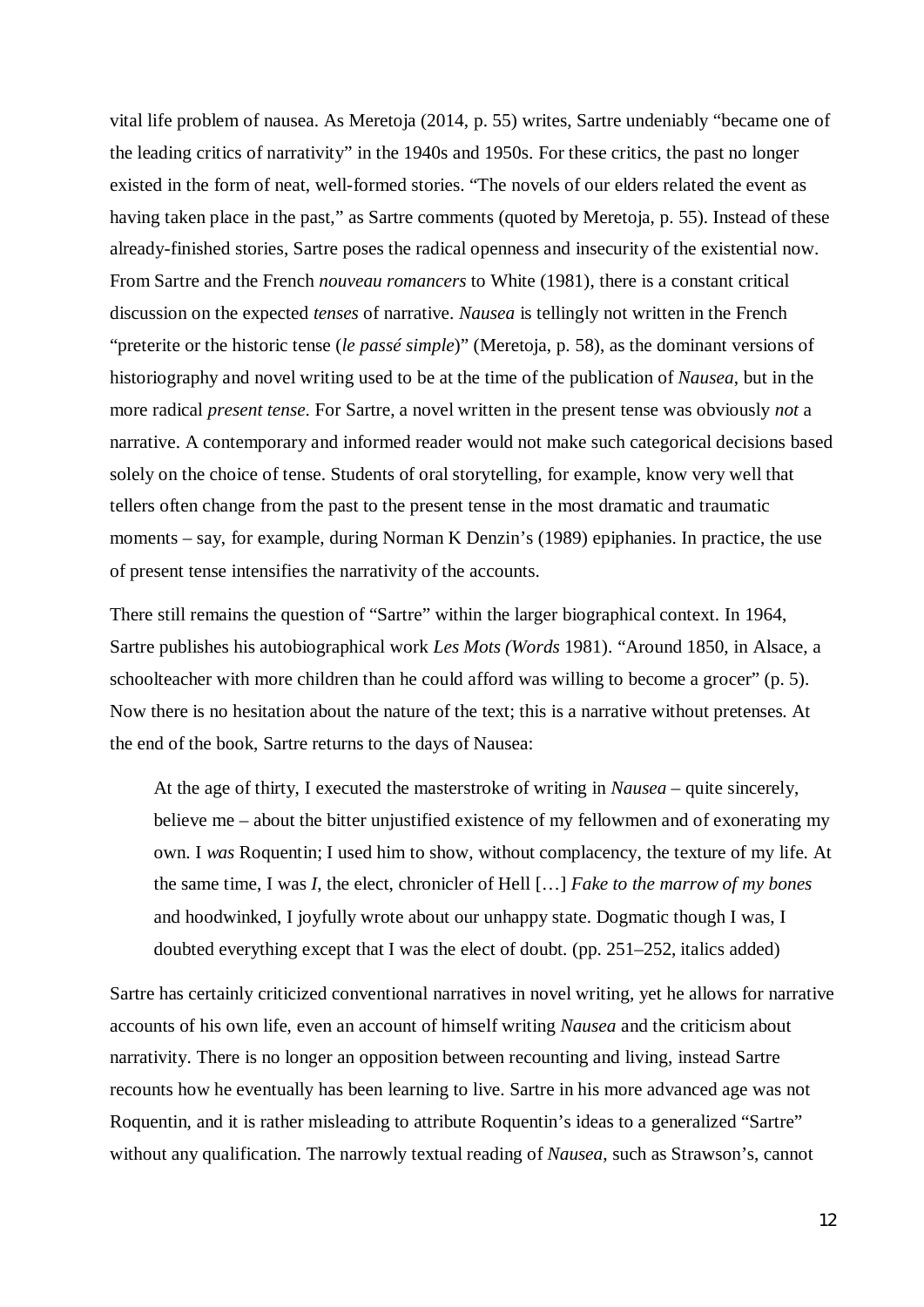but lead to flawed results, while a more contextual reading testifies for the historical flexibility of narrative and narrativity.

There is no evidence of Sartre renouncing his earlier criticism of conventional narrativity. Nevertheless, his critical attitude towards conventional narrativity did not stop him from building his own narrative identity, or of seeking new forms of narration in his *Nausea*. More than anything, the case of Sartre shows how useless the urge is to categorize writers in clear-cut "narrative" and "anti-narrative" camps. Whatever Sartre criticized and commented on during the 1930s or 1950s, he was never a participant in current debates on narrative. Experimental writers and theorists on narrative have modified the limits and conventions of narrative so profoundly since the publication of *Nausea* that the quotes from the novel only work as anachronistic, ahistorical comments in today's debates.

## Lives and narratives

The chapters of this volume display a respectable variety of ways connecting life and narrative. At one extreme, some scholars follow the actual process of life moment by moment, and study the emergent narratives within talk-in-discourse (as Alexandra Georgakopoulou does). "Life" is not represented; everything that takes place is a moment of life. At the other end of the range, the literary narratologists reflect the fictional methods of narration, painstakingly analyzing the ways the fictional worlds are construed for us. The real dilemma of narrative scholarship derives from the boundless diversity of narratives participating one way or another in the process of human life. The variety of narrative genres, from the "naturally occurring" to the most intricate literary experiments, forecloses the possibility of one privileged methodology and research agenda. In addition to narrative research, narrative practices intervene into social work, therapy, medicine, and planning.

As an attempt at drawing my discussion towards a partial closure, I revisit Kenneth Burke's short and astute essay "Four master tropes." Burke emphasizes that he is not interested in the purely figural usage of these tropes, he is interested in their role in "discovery and description" of truth (Burke, 1969, pp. 503–517). According to Burke, by metaphor it is possible to substitute perspective, by metonymy reduction, by synecdoche representation and by irony dialectic. Even though these tropes are far from being categorically fixed, they nevertheless offer different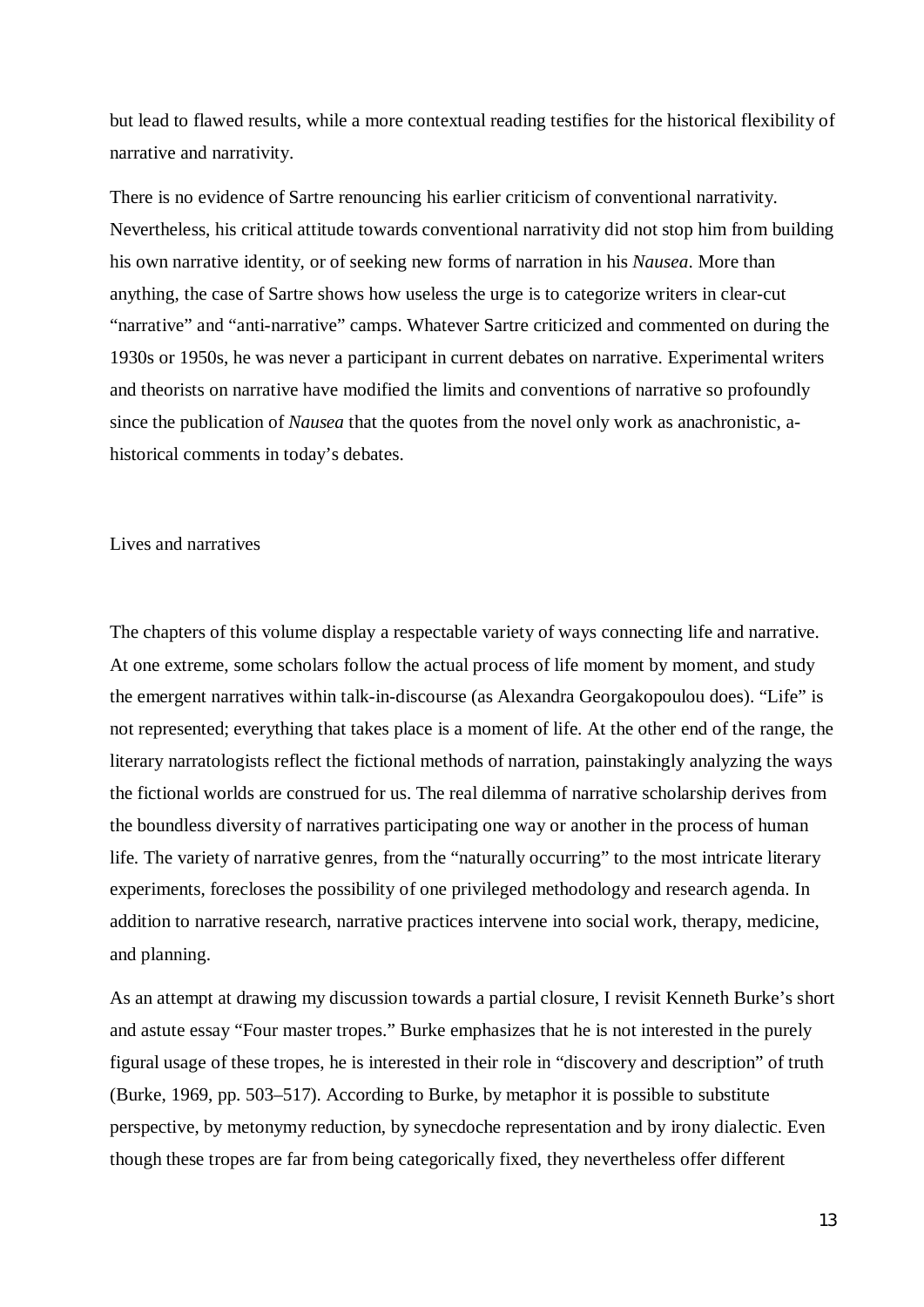understandings of the topic. White (1999, pp.128–136) demonstrates elegantly the power of Burke's model in his reading of a short passage from Marcel Proust.

As I argued above, narrative as a *metaphor* for life became popular during the 1980s, and became famous, thanks to Bruner's (1987) simile "Life as narrative." In a *metonymic* reduction, narrative (as one part of the whole life) comes to embody life, and life and narrative almost merge together. *Synecdoche,* as the relation between the part and the whole, instead emphasizes the more complex constitution of life, and the non-narrative elements of it. *Irony*, in a way, uses all the other tropes and presents the object as a necessarily figural and never fully achievable. The way experimental fiction speaks about life without ever claiming it as the true life, renders it a powerful example of irony. As for research orientations, synecdoche seems to provide the most promising analytic frame and mode of representation. In contrast to such anti-narrativists as Strawson, a synecdoche as an approach to life and narrative does not suggest an external relationship between two, entirely separate entities. In contrast to such thinkers as David Carr (1986), synecdoche does not merge narrative and life entirely together.

Very soon after writing "Life as narrative," Jerome Bruner published his influential book *Acts of Meaning* (1990). In this book, Bruner suggested that narratives are construed and told only after the "canonical" expectations about everyday life have been broken. Bruner thus proposes two different categories of everyday knowledge: the script-like common sense, folk psychological knowing of canonicity; and the corrective, emergent and creative knowing of narrative. On my analysis, Bruner transcends his metaphoric state of argumentation in this book. Because of its reactive function, narrative can no longer become a simple metonymy of life. Before narration, there is the *pre-narrative* knowledge of canonicity, and the troubling event of breach. Narrative is now embedded in the world of embodied action and the dense texture of expectations. Can we not, for good reasons, call this moment Bruner's turn to narrative synecdoche?

# References

- Alber, J., & Fludernik, M. (2010). *Postclassical narratology. Approaches and analyses*. Columbus: Ohio University Press.
- Alber, J., Iversen, S., Nielsen, H. S., & Richardson, B. (2013). What really is unnatural narratology? *Storyworlds, 5*, 101–118.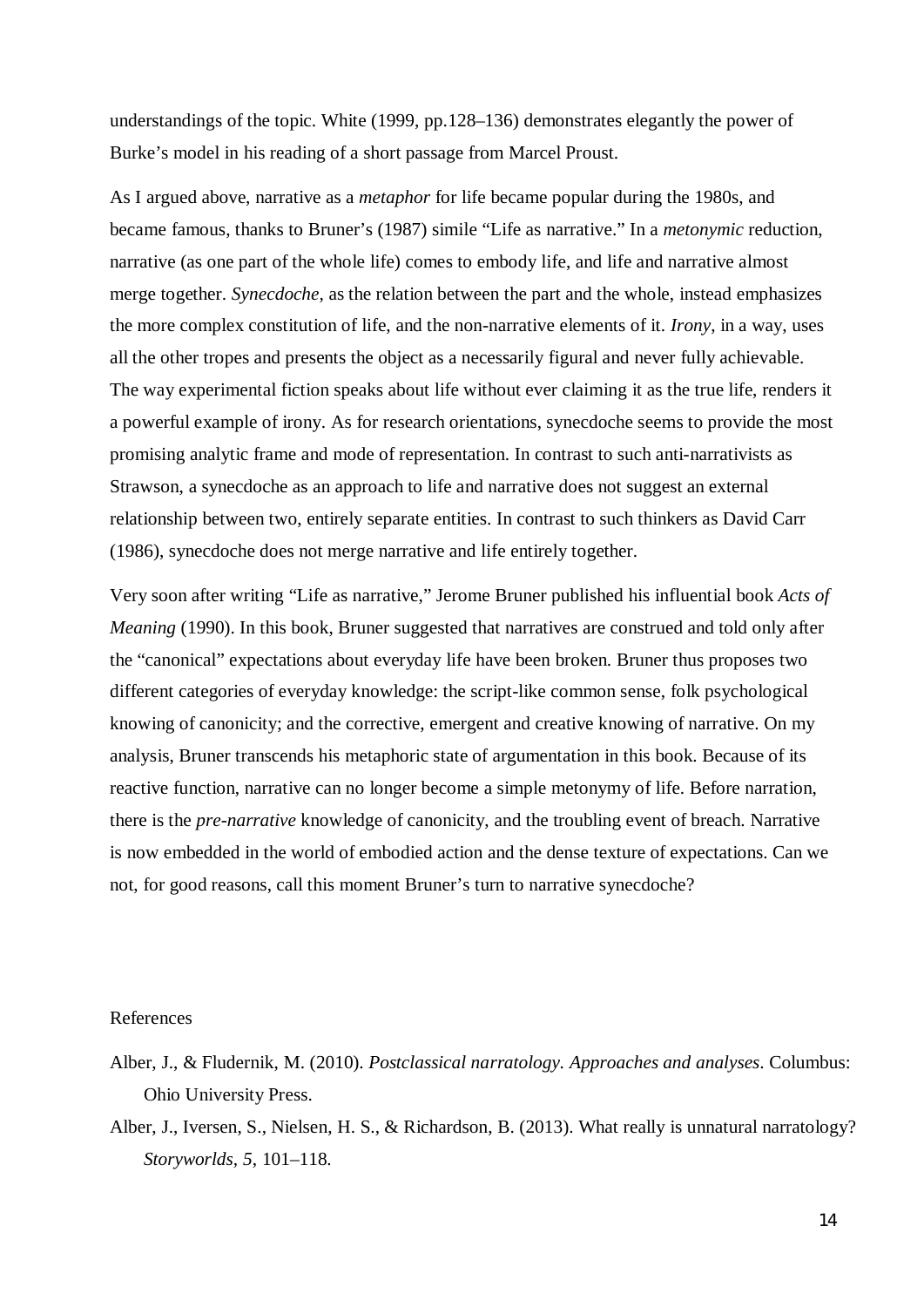- Alber, J., Nielsen, H. S., & Richardson, B. (2012). What is unnatural about unnatural narratology? A response to Monika Fludernik. *Narrative, 20*(3), 371–382.
- Alber, J., Nielsen, H. S., & Richardson, B. (2013). *A Poetics of unnatural narrative*. Columbus, OH: Ohio State University Press.
- Atkinson, P. (2009). Illness narratives revisited: The failure of narrative reductionism. *Sociological Research online*.
- Bamberg, M. (forthcoming). Narrative. *Encyclopedia of communication theory and philosophy*.
- Battersby, J. L. (2006). Narrativity, self, and self-representation. *Narrative, 14*(1), 27–44.
- Brockmeier, J., & Harré, R. (2001). Narrative: Problems and promises of an alternative paradigm. In J. Brockmeier & D. Carbaugh (Eds.), *Narrative identity: Studies in autobiography, self and culture* (Vol. 1, pp. 39–58). Amsterdam, Netherlands: John Benjamins.
- Brockmeier, J., & Meretoja, H. (2014). Understanding narrative hermeneutics. *Storyworlds, 6*(2), 1–27.
- Bruner, J. (1986). *Actual minds, possible worlds*. Cambridge, MA: Harvard University Press.
- Bruner, J. (1987). Life as narrative. *Social Research, 54*(1), 11–32.
- Bruner, J. (1990). *Acts of meaning*. Cambridge, MA: Harvard University Press.
- Bruner, J. (1991). The narrative construction of reality. *Critical Inquiry 18*, 1–21.
- Burke, K. (1969). *A grammar of motives*. Berkeley, CA: University of California Press.
- Carr, D. (1986). *Time, narrative, and history*. Bloomington, IN: Indiana University Press.
- Clandinin, D. J. (Ed.). (2007). *Handbook of narrative inquiry*. Thousand Oaks, CA: Sage.
- Denzin, N. K. (1989). *Interactive interactionism*. Newbury Park, CA: Sage.
- Deppermann, A. (2013). Editorial: Positioning in narrative interaction. *Narrative Inquiry, 23*(1), 1–15.
- Eakin, P. J. (2006). Narrative identity and narrative imperialism: A response to Galen Strawson and James Phelan. *Narrative, 14*(2), 180–187.
- Fisher, W. R. (1987). *Human communication as narration: Toward a philosophy of reason, value, and action*. Columbia, SC: University of South Carolina Press.
- Fludernik, M. (1996). *Towards a 'natural' narratology*. London, England: Routledge.
- Fludernik, M. (2005). Histories on narrative theory (II): From structuralism to the present. In J. Phelan & P. J. Rabinowitz (Eds.), *A companion to narrative theory* (pp. 36–59). Malden, MA: Blackwell.
- Fludernik, M. (2012). How natural is "unnatural narratology"; or, what is unnatural about unnatural narratology? *Narrative, 20*(3), 357–370.
- Freeman, M. (1993). *Rewriting the self: History, memory, narrative*. London, England: Routledge.
- Freeman, M. (2010). *Hindsight. The promise and peril of looking backward*. Oxford: Oxford University Press.
- Georgakopoulou, A. (2007). *Small stories, interaction and identities*. Amsterdam, Netherlands: John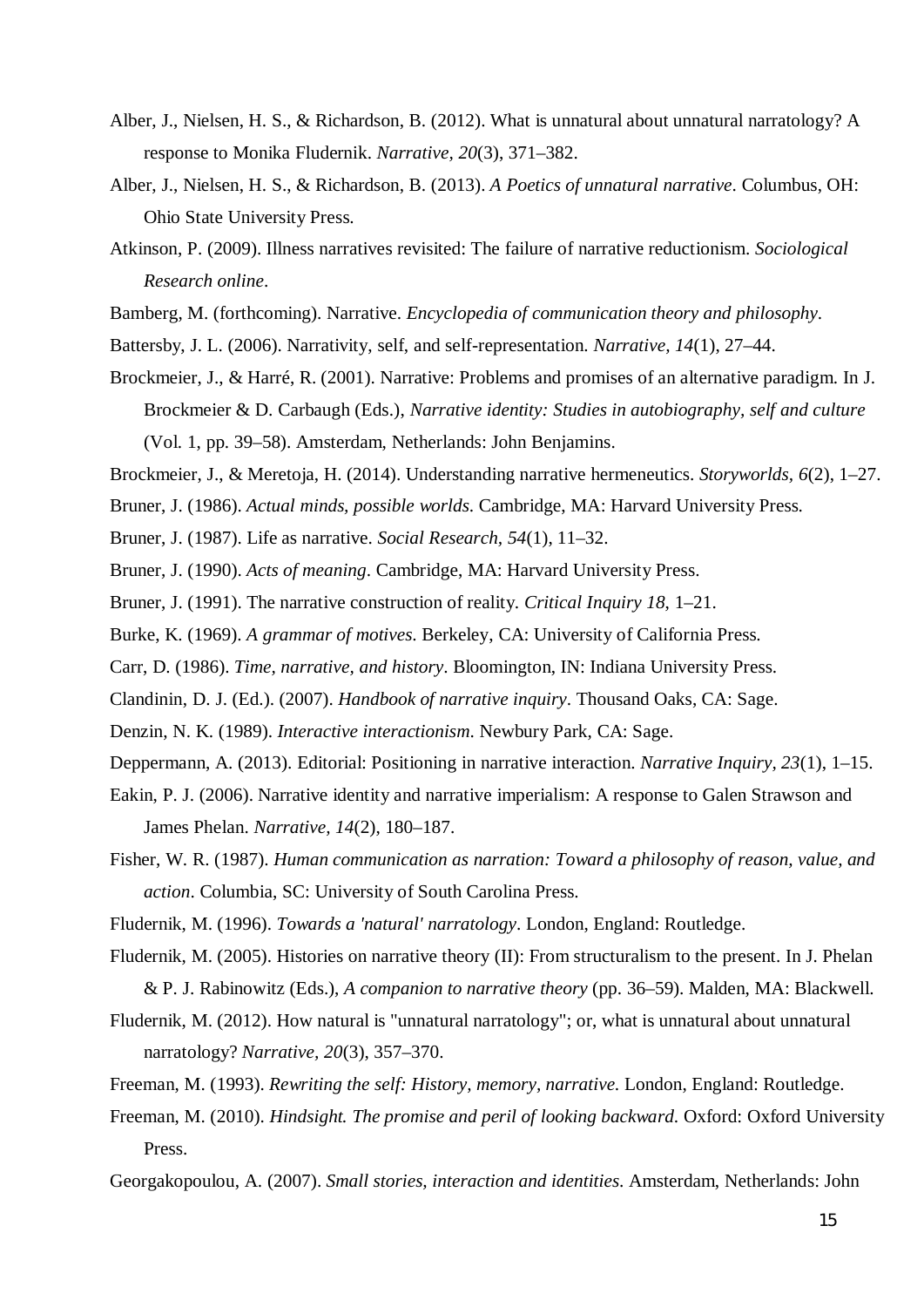Benjamins.

- Gergen, K. J., & Gergen, M. M. (1986). Narrative form and the construction of psychological science. In T. R. Sarbin (Ed.), *Narrative psychology: The storied nature of human conduct* (pp. 22–44). New York, NY: Praeger.
- Herman, D. (1999). Towards a socionarratology: New ways of analyzing natural language narratives. In D. Herman (Ed.), *Narratologies: New perspectives on narrative analysis* (pp. 218–246). Columbus, OH: Ohio State University Press.
- Herman, D. (2002). *Story logic: Problems and possibilities of narrative*. Lincoln, NE: University of Nebraska Press.
- Herman, D. (2009). *Basic elements of narrative*. Malden, MA: Wiley-Blackwell.
- Herman, D. (2009). Storied minds: Narrative scaffolding for folk psychology. *Journal of Consciousness Studies, 16* (6-8), 40–68.
- Herman, D. (2011). Introduction. In D. Herman (Ed.), *The emergence of mind* (pp. 1–40). Lincoln, NE: University of Nebraska Press.
- Herman, D. (2013). *Storytelling and the sciences of mind*. Cambridge, MA: MIT Press.
- Herman, D., Jahn, M., & Ryan, M. -L. (Eds.). (2005). *Routledge encyclopedia of narrative theory*. London, England: Routledge.
- Hyvärinen, M. (2008). "Life as narrative" revisited. *Partial Answers, 6*(2), 261–277.
- Hyvärinen, M. (2010). Revisiting the narrative turns. *Life Writing, 7*(1), 69–82.
- Hyvärinen, M. (2012a). 'Against narrativity' reconsidered. In G. Rossholm (Ed.), *Disputable core concepts of narrative theory* (pp. 327–345). Bern, Switzerland: Peter Lang.
- Hyvärinen, M. (2012b). Prototypes, genres, and concepts: Travelling with narratives. *Narrative Works: Issues, Investigations, & Interventions, 2*(1), 10–32.
- Hyvärinen, M. (2013). Travelling metaphors, transforming concepts. In M. Hyvärinen, M. Hatavara & L.-C. Hydén (Eds.), *The travelling concepts of narrative* (pp. 13–41). Amsterdam, Netherlands: John Benjamins.
- Hyvärinen, M., Hydén, L.-C., Saarenheimo, M., & Tamboukou, M. (Eds.). (2010). *Beyond narrative coherence*. Amsterdam: John Benjamins.
- Iversen, S. (2013). Broken or unnatural? On the distinction of fiction in non-conventional first person narration. In M. Hyvärinen, M. Hatavara & L.-C. Hydén (Eds.), *The travelling concepts of narrative* (pp. 141–162). Amsterdam, Netherlands: John Benjamins.
- Josselson, R. (2006). Narrative research and the challenge of accumulating knowledge. *Narrative Inquiry, 16*(1), 3-10.
- Kristeva, J. (2001). *Hannah Arendt: Life is a narrative*. Toronto, ON: University of Toronto Press.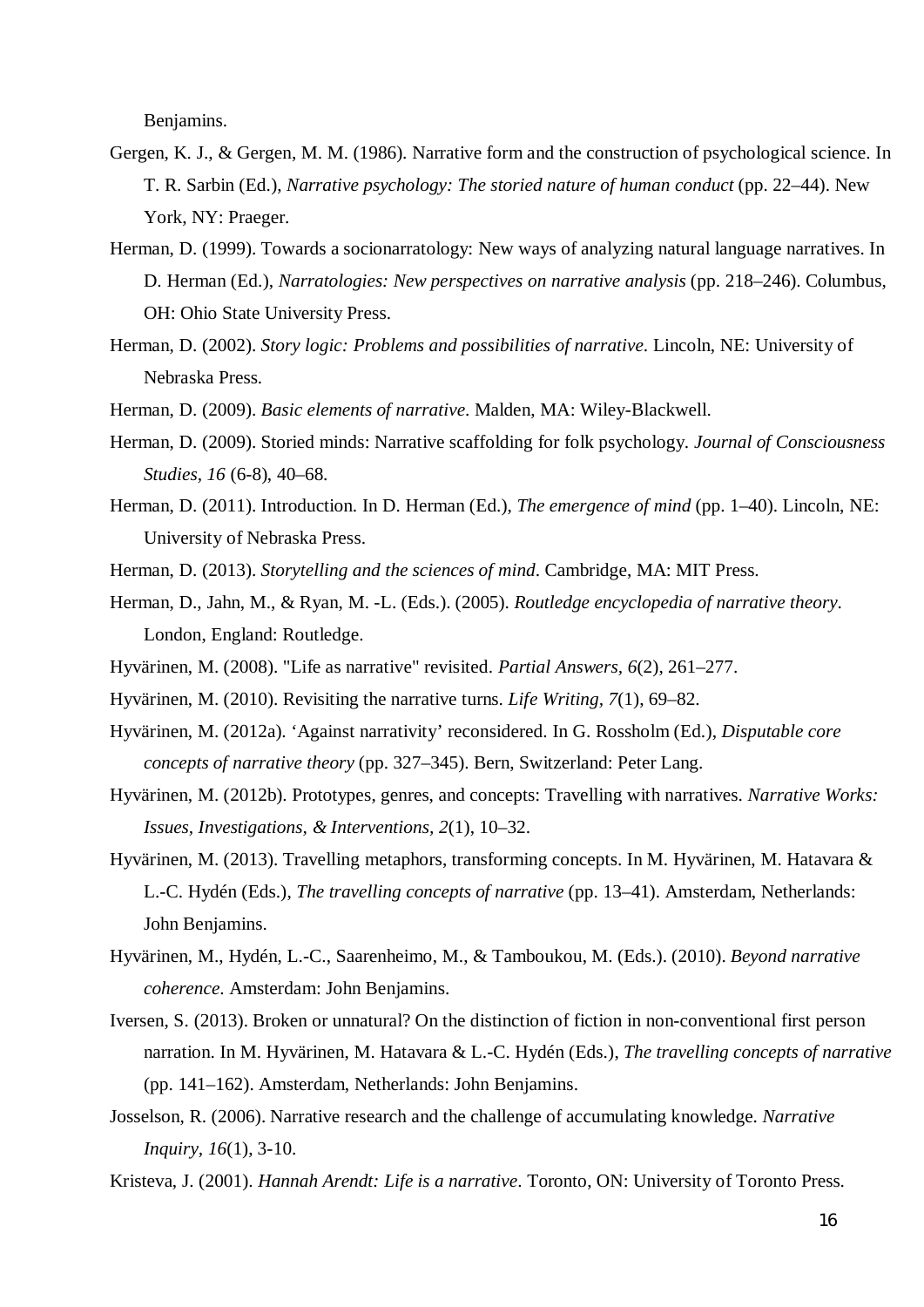Livholts, M., & Tamboukou, M. (2015). *Discourse and narrative methods*. Los Angeles, CA: Sage.

- MacIntyre, A. (1984). *After virtue: A study in moral theory* (Second ed.). Notre Dame, IN: University of Notre Dame Press.
- Meretoja, H. (2014). *The narrative turn in fiction and theory.* Houndmills, England: Palgrave. Mink, L. O. (1987). *Historical understanding*. Ithaca, NY: Cornell University Press.
- Nelson, H. L. (2001). *Damaged identities, narrative repair*. Ithaca, NY: Cornell University Press.
- Phelan, J. (1996). *Narrative as rhetoric: Technique, audiences, ethics, ideology*. Columbus, OH: Ohio State University Press.
- Phelan, J. (2005a). Who's here? Thoughts on narrative identity and narrative imperialism (Editorial). *Narrative, 13*(3), 205–210.
- Phelan, J. (2005b). *Living to tell about it: A rhetoric and ethics of character narration*. Ithaca, NY: Cornell University Press.
- Polkinghorne, D. E. (1988). *Narrative knowing and the human sciences*. Albany, NY: State University of New York Press.
- Ricoeur, P. (1984). *Time and narrative 1* (K. McLaughlin & D. Pellauer, Trans. Vol. 1, 1983). Chicago, IL: University of Chicago Press.
- Ricoeur, P. (1985). *Time and narrative 2* (K. Blamey & D. Pellauer., Trans. Vol. 2, 1984). Chicago, IL: University of Chicago Press.
- Ricoeur, P. (1988). *Time and narrative 3* (K. Blamey & D. Pellauer, Trans. Vol. 3, 1985). Chicago, IL: University of Chicago Press.
- Ricoeur, P. (1991). Life in quest of narrative. In D. Wood (Ed.), *On Paul Ricoeur: Narrative and interpretation* (pp. 20–33). London, England: Routledge.
- Riessman, C. K. (2008). *Narrative methods for the human sciences*. Los Angeles, CA: Sage.
- Rosenwald, G. C., & Ochberg, R. L. (Eds.). (1992). *Storied lives: The cultural politics of selfunderstanding*. New Haven, CT: Yale University Press.
- Sarbin, T. R. (1986). Narrative as a root metaphor for psychology. In T. Sarbin (Ed.), *Narrative psychology: The storied nature of human conduct* (pp. 3–21). New York, NY: Praeger Press.
- Sartre, J.-P. (1981 [1964]). *The Words* (B. Frechtman, Trans.). New York, NY: Random House.
- Sartre, J.-P. (2000 [1938]). *Nausea* (R. Baldick, Trans.). London, England: Penguin Books.
- Schechtman, M. (1996). *The constitution of selves*. Ithaca, NY: Cornell University Press.
- Schechtman, M. (2007). Stories, lives, and basic survival: A refinement and defense of the narrative view. In D. D. Hutto (Ed.), *Narrative and understanding of persons* (pp. 155–178). Cambridge, England: Cambridge University Press.

Schiff, B. (Under review). *A new narrative for psychology.* New York, NY: Oxford University Press.